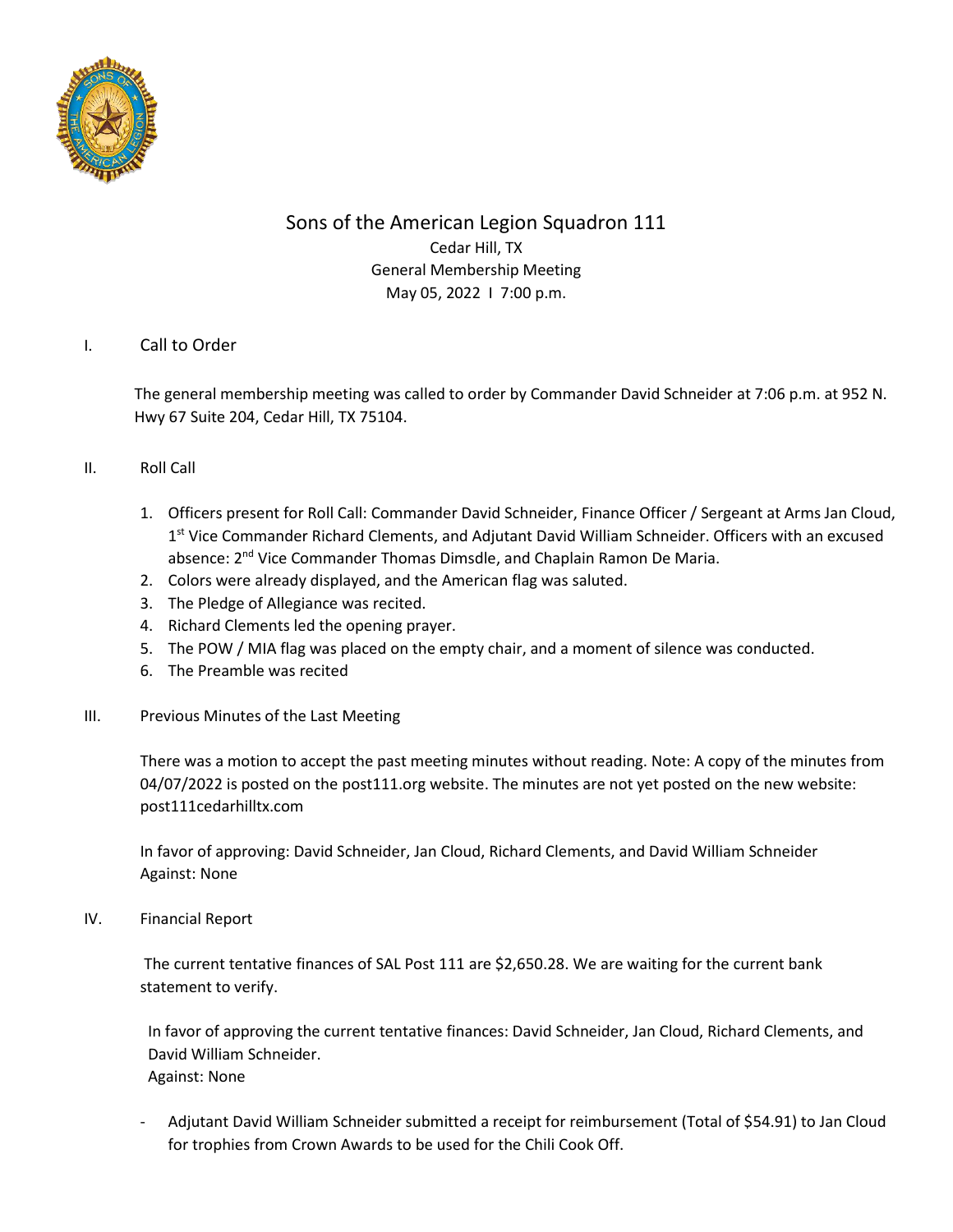#### V. Sick Call

Please pray for:

- 1. Doc's wife.
- 2. Good health for Jan.
- 3. Ramon's eyesight for night driving.

#### VI. Old Business

- 1. Information from the Chili Cook Off / Swap Meet on 04/30/2022.
- The event brought in \$302.00.
- We spent \$166.34 for the event. Food cost was \$111.43. The cost of trophies was \$54.91
- We made a profit of \$135.66.
- Six vendors participated in the Swap Meet, and there were three participants in the Chili Cook Off.
- We counted thirty-six attendees; that included vendors and chili participants.
- The SAL Commander mentioned that those he talked to had enjoyed the events, and most of the vendors made money.
- Volunteer Hours for the event: 47 hours and 25 minutes.

#### VII. New Business

- 1. **Life Insurance:** Members of the SAL can get \$1,000.00 worth of free life insurance though Legionnaire Insurance Trust. Current SAL members can sign up at: www.thelit.com/no-costlegioncare
- 2. **Post 111 Sons of the American Legion Officer Election Results:**
	- Commander: David Schneider 1<sup>st</sup> Vice Commander: Richard Clements 2<sup>nd</sup> Vice Commander: Thomas "Doc" Dimsdle Chaplain: Richard Clements Sgt. At Arms: Thomas "Doc" Dimsdle Financial Officer: Jan Cloud Adjutant: David William Schneider

In favor: David Schneider, Richard Clements, Jan Cloud, and David William Schneider. By phone Thomas "Doc" Dimsdle, Felix Lopez, and Joe O'Neal voted to keep the officer as is. Against: None

Note: Jan Cloud suggested that our 5<sup>th</sup> District SAL Commander should swear in the officers at our next meeting on 06/02/2022. He mentioned that the AL 5<sup>th</sup> District Commander swore in the officers for the American Legion at Post 111. Commander Schneider Contacted SAL 5<sup>th</sup> District Commander Elam who said he will attend the June meeting to swear in the officers.